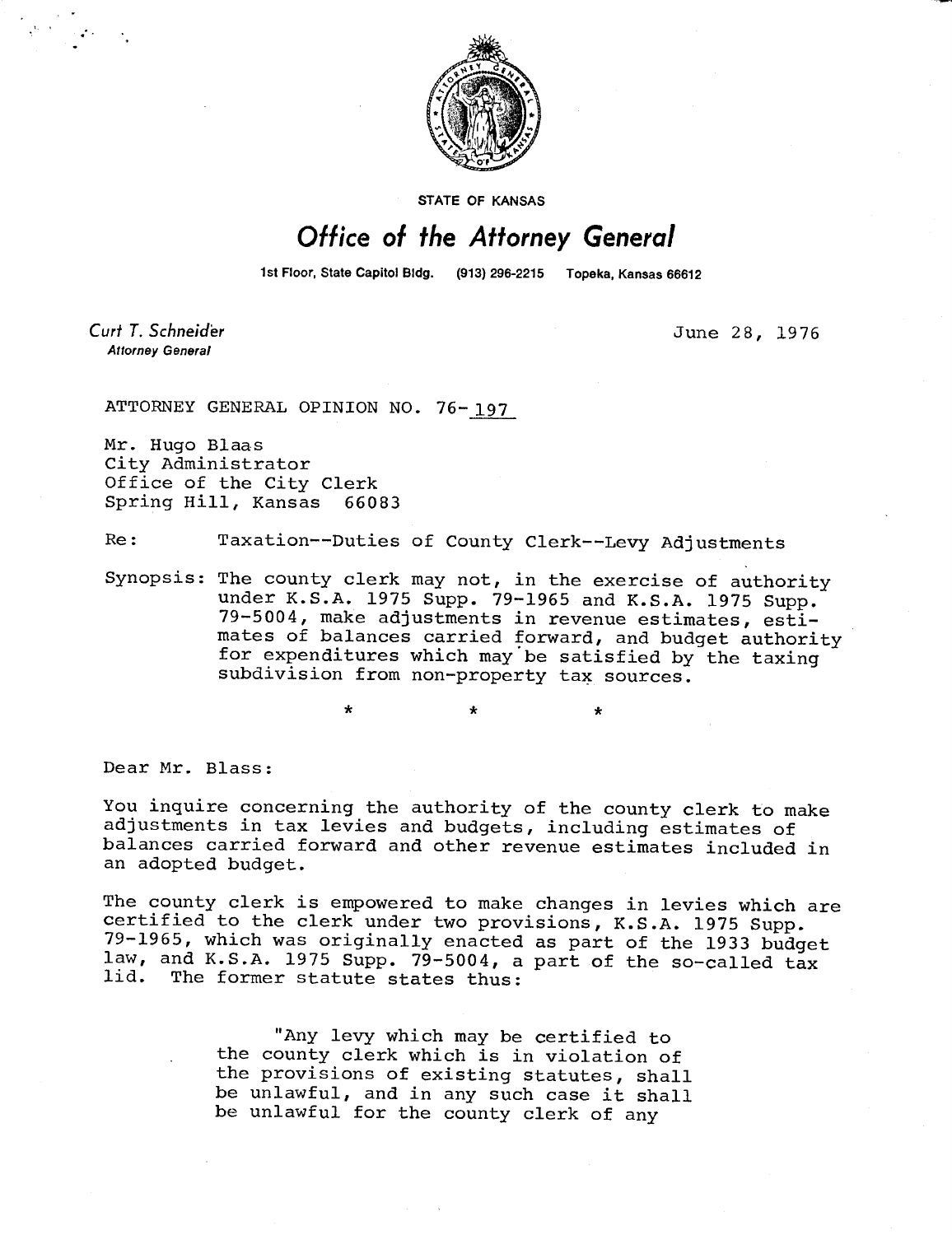Mr. Hugo Blaas Page Two June 28, 1976

> county within the state to enter upon the tax roll of the county any such excessive levy; and in case of any such excess in any levy it is hereby made the duty of the county clerk and he is hereby required to reduce such levy and extend upon the tax roll only such part thereof as will comply with the provisions of existing statutes. In the event the county clerk determines it is necessary to change any levy or any amount in a budget certified to the county clerk, he shall give notice thereof to the taxing subdivision affected thereby at least seven days prior to making such changes."

Upon the latter provision, the clerk must reduce the aggregate tangible property tax levies to enforce the aggregate levy limitations imposed by the tax lid law.

These provisions define the extent of the authority of the clerk to reduce levies which are certified by the taxing subdivisions. A levy is unlawful if it is in excess of the rate prescribed by law applicable to that levy. K.S.A. 79-2930. A levy may also be unlawful if it will raise an amount which is greater than that portion of the budget attributable thereto. City of Independence v. Smith, 138 Kan. 484, 26 P.2d 268 (1933); K.S.A. 79-2930. Similarly, a levy may be unlawful if it is determined to be grossly excessive, as in Kaw Valley Drainage District v. Zimmer, 141 Kan. 620, 42 P.2d 936 (1935), where a levy was objected to on the ground that cash on hand was found by the state tax commission to amount to three and one half times the budgetary estimates of expenditures in the fiscal year involved, and any levy whatever for that year was determined to be grossly excessive.

Under K.S.A. 1975 Supp. 79-1965, any "levy . . . which is in violation of the provisions of existing statutes" is declared to be "unlawful," and the clerk is forbidden to enter upon the tax roll any "such excessive levy." The clerk is thus required to assure that any levy does not exceed the rate applicable thereto, such as the rates prescribed by article 19, ch. 79, K.S.A., and any other applicable statutes. Obviously, the clerk is not called upon to make decisions of a legal nature regarding the validity of any levy which is certified by a taxing subdivision on pain of removal from office and a prosecution for a misdemeanor if he should err in a legal judgment. The clerk is required, however, to assure that every levy which is certified by a taxing subdivision is not excessive,  $i.e.,$  it does not raise more revenue than is attributable to that levy in the budget, and it does not exceed the statutory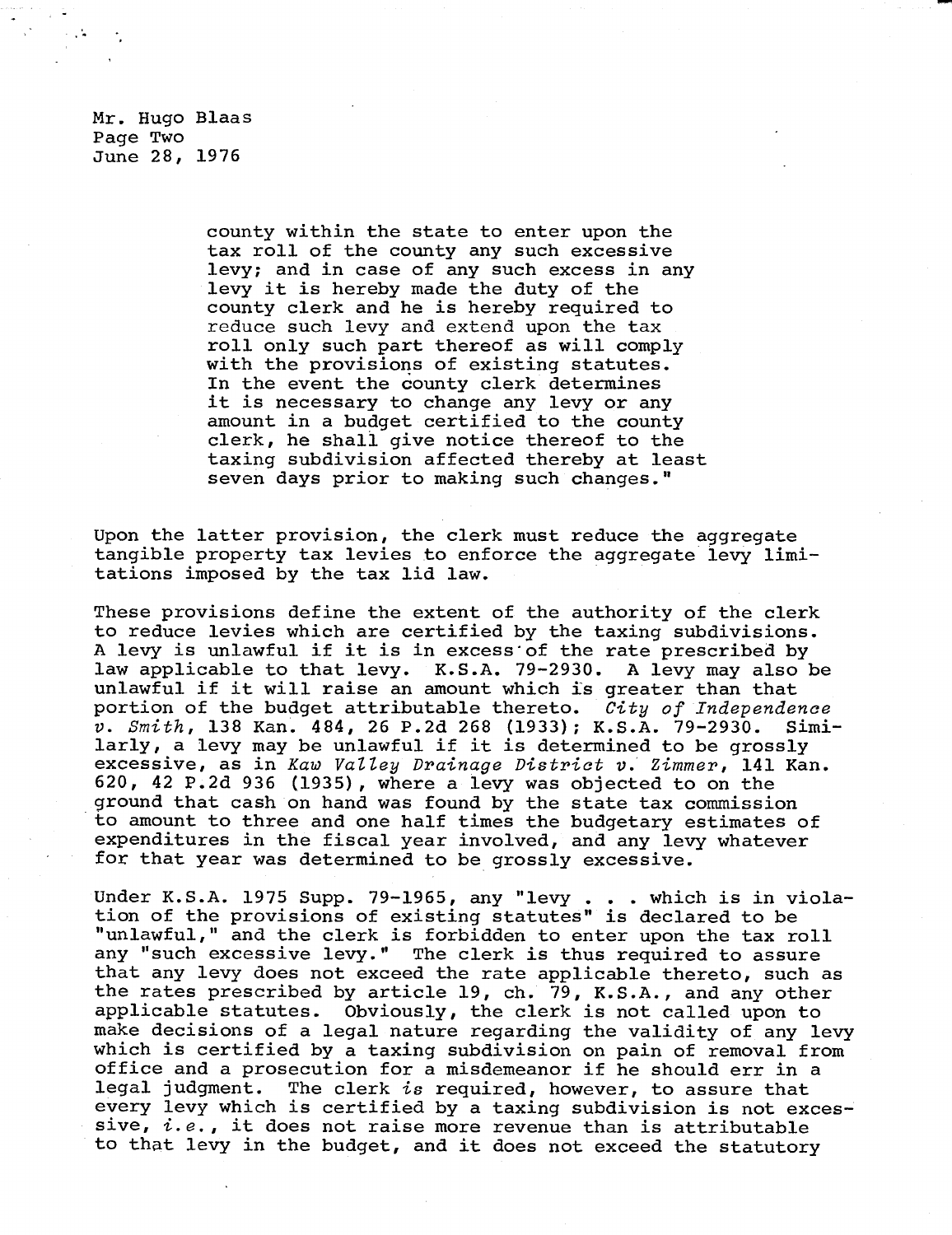Mr. Hugo Blaas Page Three June 28, 1976

rate applicable thereto. K.S.A. 79-2930. The duties of the clerk have repeatedly been held to be ministerial. In Mobil Oil Corpora $tion$  v. McHenry, 200 Kan. 211, 436 P.2d 982 (1968), the court stated clearly, in paragraph 4 of its syllabus:

> "The duties imposed upon the County Clerk and the County Treasurer in the taxing process concerning the imposition of ad valorem taxes, after exhaustion of the administrative remedies to the highest administrative tribunal, are clear, purely ministerial and in no sense discretionary."

Thus, the clerk has no discretionary authority to alter revenue estimates, estimates of balances carried forward, and fund totals in an adopted budget. The clerk has no statutory role in the budget process. The responsibility for the preparation and adoption of budgets of taxing subdivisions in this state rested with the governing body thereof. E.g, State ex rel. Woodward v. Peal, 136 Kan. 136, 13 P.2d 302 (1932).

Once the clerk determines that a levy is excessive, the clerk may reduce that levy and the amount of dollars to be derived therefrom, but only after at least seven days' notice to the affected taxing<br>subdivision. The taxing subdivision may adjust non-property tax The taxing subdivision may adjust non-property tax receipts to replace the loss of ad valorem tax revenues, to satisfy its needs as reflected in the budgeted fund totals. If the clerk, in the course of reducing any particular levy or the aggregate levies were to go further to alter budget estimates for particular funds, this action might well usurp the budget-fixing authority of the subdivision, which may be able to agument its reduced ad valorem tax receipts with revenue from non-property tax sources, by increasing various fees and charges from which the city derives a portion of its revenue. The requirement of notice by the clerk to the taxing subdivision of any proposed levy reduction which was added to K.S.A. 79-1965 in 1973, see ch. 394, L. 1973, and the notice requirement of K.S.A. 1975 Supp. 79-5004 both are apparently designed to permit the governing body of any affected taxing subdivision to make any adjustments which may be necessary, which may well include adjustments in non-tax revenues.

Accordingly, it is my opinion that the authority of the clerk found in K.S.A. 1975 Supp. 79-1965 to "change any levy or amount in a budget certified to the county clerk" does not extend to adjustments of revenue estimates, estimates of balances carried forward and budget